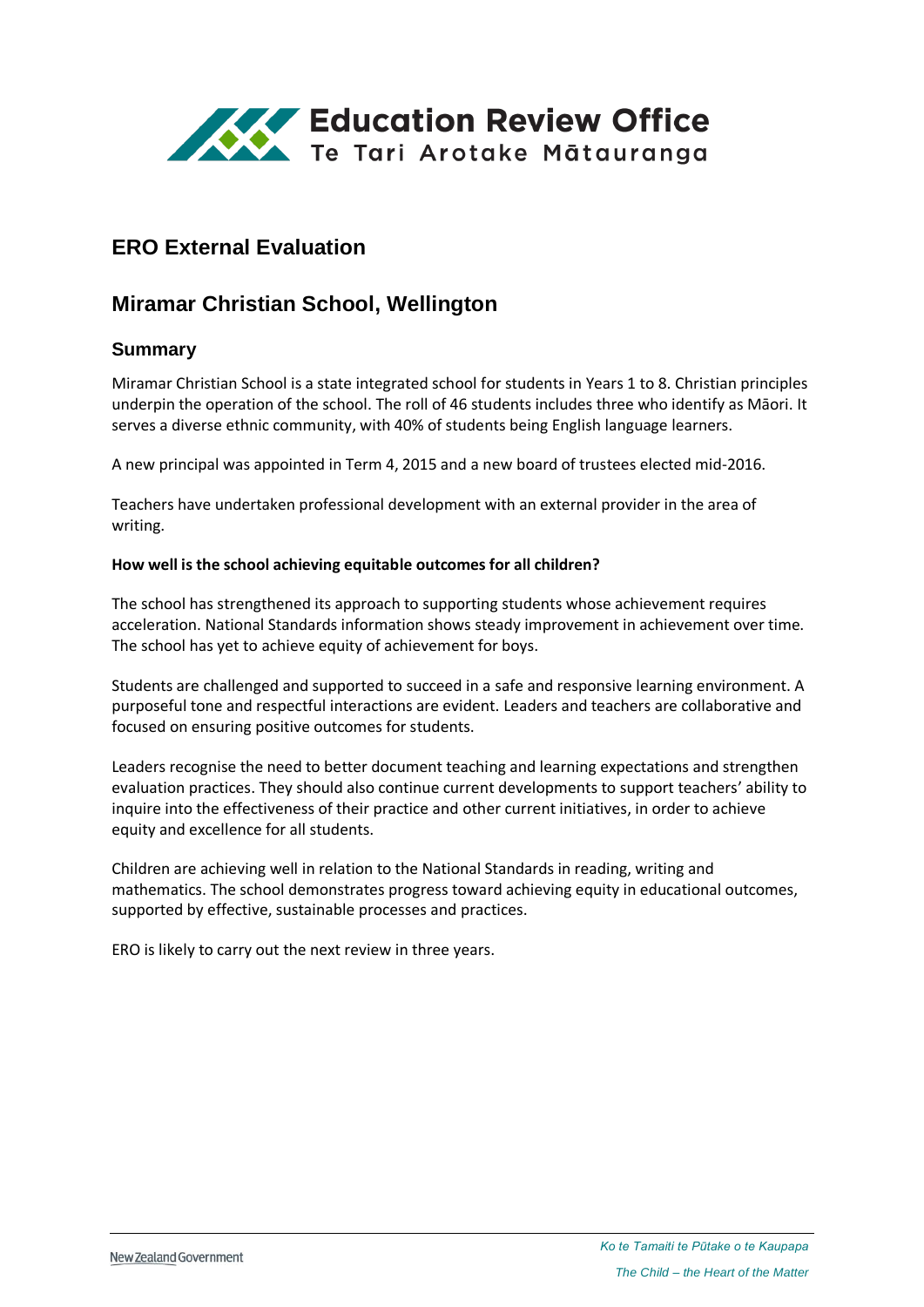# **Equity and excellence**

### **How effectively does this school respond to children whose learning and achievement need acceleration?**

The school has strengthened its approach to supporting students whose achievement requires acceleration through developing:

- a comprehensive approach to support English language learners to engage in learning programmes
- a collegial approach to student progress and development
- specific targets for the raising of achievement and appropriate actions to achieve these targets.

In 2016, the school reported that many children were achieving against the National Standards in reading, writing and mathematics, with higher achievement in reading. An increase in achievement is evident since 2014, in all three areas. The school recognises that boys are yet to achieve equitably with girls in the areas of mathematics and writing.

Teachers have developed an individualised response to identify and support students at risk in their learning. The needs of these students are quickly identified and programmes of support are put in place. Their progress is regularly monitored, discussed and reported.

Teachers use an appropriate set of assessment tools to establish the achievement of students and to inform learning programmes. Teachers check the accuracy of their judgements in mathematics and writing through discussions with other staff. They test their judgements in mathematics by using the Progress and Consistency Tool (PaCT) tool. This use of the PaCT tool is being extended to writing in 2017.

## **School conditions supporting equity and excellence**

### **What school processes are effective in enabling achievement of equity and excellence?**

The school curriculum gives priority to the Christian perspective, biblical principles and the national priorities of reading, writing and mathematics and is increasingly culturally responsive. School values of "Character, Competence and Community" are highly evident throughout the school's operations. A recently developed kapa haka programme is strengthening students understanding of tikanga Māori.

A positive and settled environment supports learning and the inclusion of English language learners and other students with specific needs. There is a comprehensive approach to supporting student and staff wellbeing. Students have multiple opportunities to develop their leadership skills.

School leaders are collaborative and focused on raising student achievement. Teachers are reflective and regularly discuss teaching strategies and approaches that promote improvement in learning. Staff have improved systems to share information with parents and the community.

Trustees are growing their understanding of stewardship through ongoing training. A range of well-considered, useful documents guide their programme of work.

The school is developing a structured approach to evaluation and inquiry to inform future decision making. The framework developed has an appropriate focus on teaching, learning and student achievement. Information from parents is gathered to inform decisions.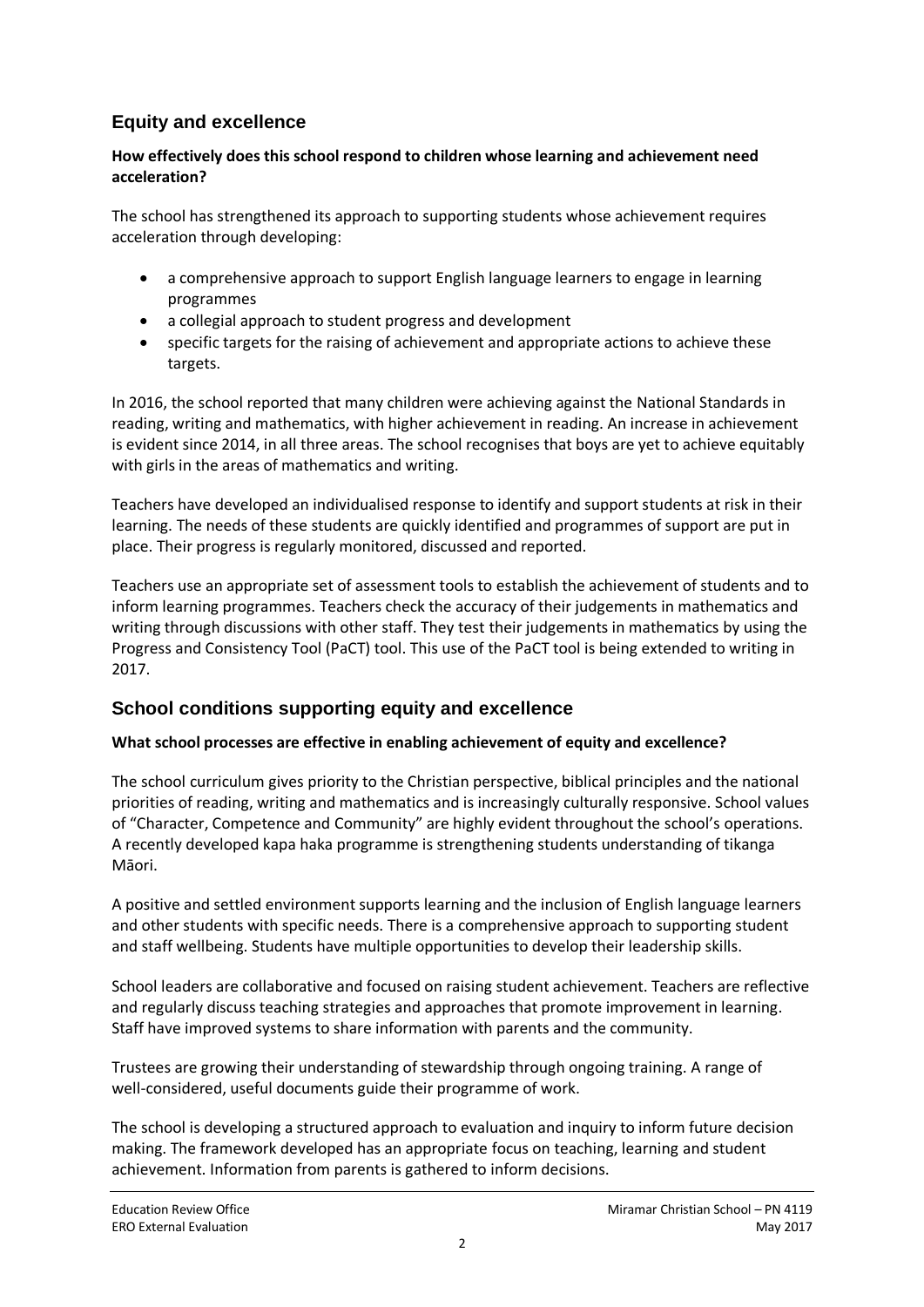## **Sustainable development for equity and excellence**

### **What further developments are needed in school processes to achieve equity and excellence?**

The school recognises the need to continue current developments in order to achieve equity and excellence for all students. This includes:

- reviewing documentation of curriculum guidelines to better guide delivery and clarify teaching expectations
- strengthening appraisal practices and formalising the process by which teachers inquire into the effectiveness of their practice
- strengthening evaluation through aligning this to the strategic priorities in the annual plan.

## **Board assurance on legal requirements**

Before the review, the board and principal of the school completed the ERO board assurance statement and self-audit checklists. In these documents they attested that they had taken all reasonable steps to meet their legislative obligations related to the following:

- board administration
- curriculum
- management of health, safety and welfare
- personnel management
- asset management.

During the review, ERO checked the following items because they have a potentially high impact on student safety and wellbeing:

- emotional safety of students (including prevention of bullying and sexual harassment)
- physical safety of students
- teacher registration and certification
- processes for appointing staff
- stand down, suspension, expulsion and exclusion of students
- attendance
- school policies in relation to meeting the requirements of the Vulnerable Children Act 2014.

#### **Appraisal audit**

There are clear processes for the renewal of teachers' practising certificates. Clear next steps to better support teachers' reflective practice and development are to:

- develop teachers' shared understanding of using evidence to show how they meet the Practising Teacher Criteria
- strengthen teachers' goal setting
- improve observations of teacher practice to better provide feedback aligned to the expectation of practice.

#### **Provision for international students**

The school is a signatory to the Education *(Pastoral Care of International Students) Code of Practice 2016* (the code) established under section 238F of the Education Act 1989. The school has attested that it complies with all aspects of the code.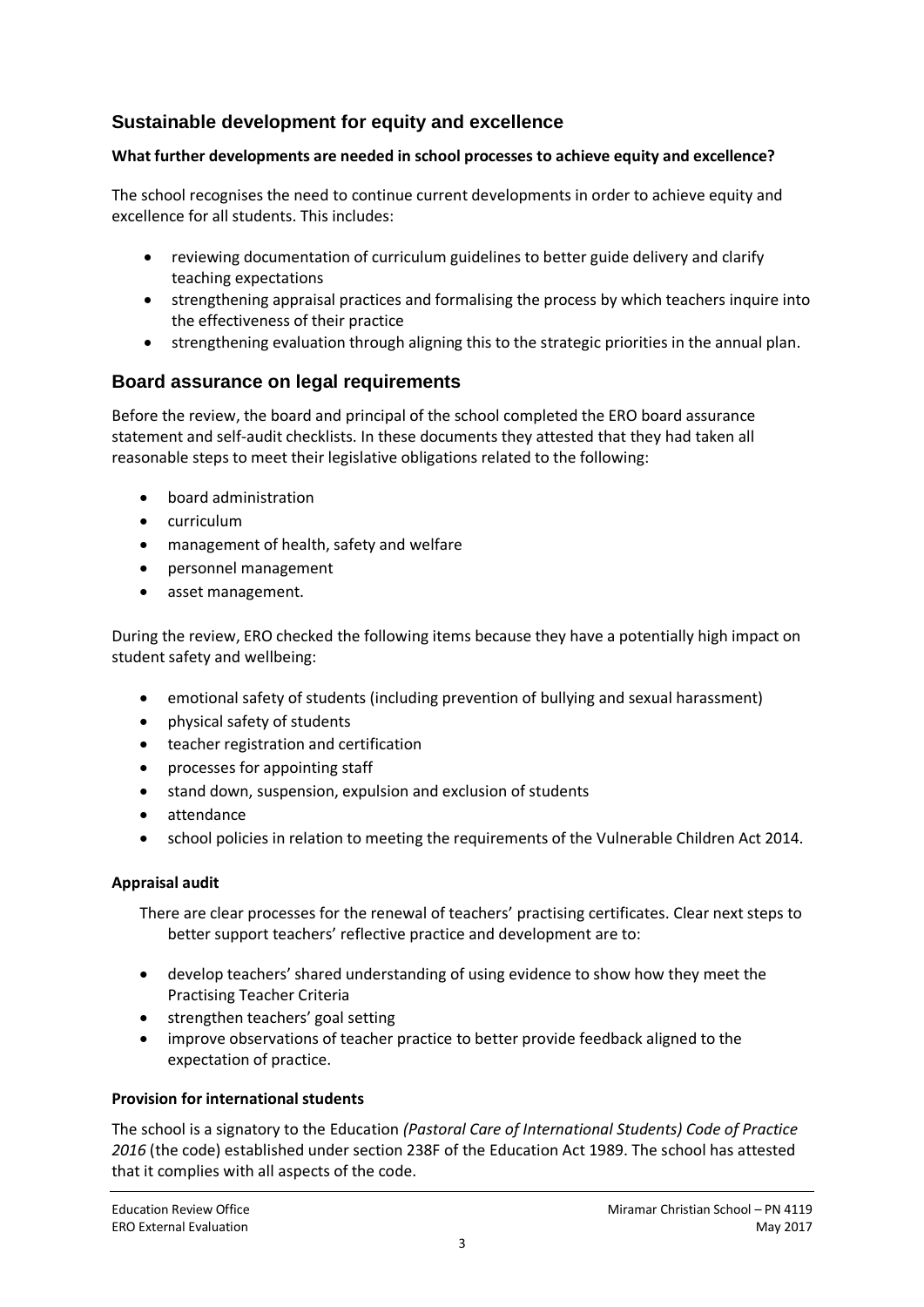At the time of this review there were no international students attending the school.

### **Going forward**

### **How well placed is the school to accelerate the achievement of all children who need it?**

Children are achieving well. The school demonstrates strong progress toward achieving equity in educational outcomes, supported by effective, sustainable processes and practices.

Agreed next steps are to:

- review and document teaching expectations and guidelines for curriculum delivery
- strengthen appraisal processes and formalise processes by which teachers inquire into the effectiveness of their practice
- strengthen internal evaluation by aligning this to the school priorities
- continue to improve outcomes for English language learners and boys.

ERO is likely to carry out the next review in three years.

Patricia Darry

Patricia Davey Deputy Chief Review Officer Central (Acting)

11 May 2017